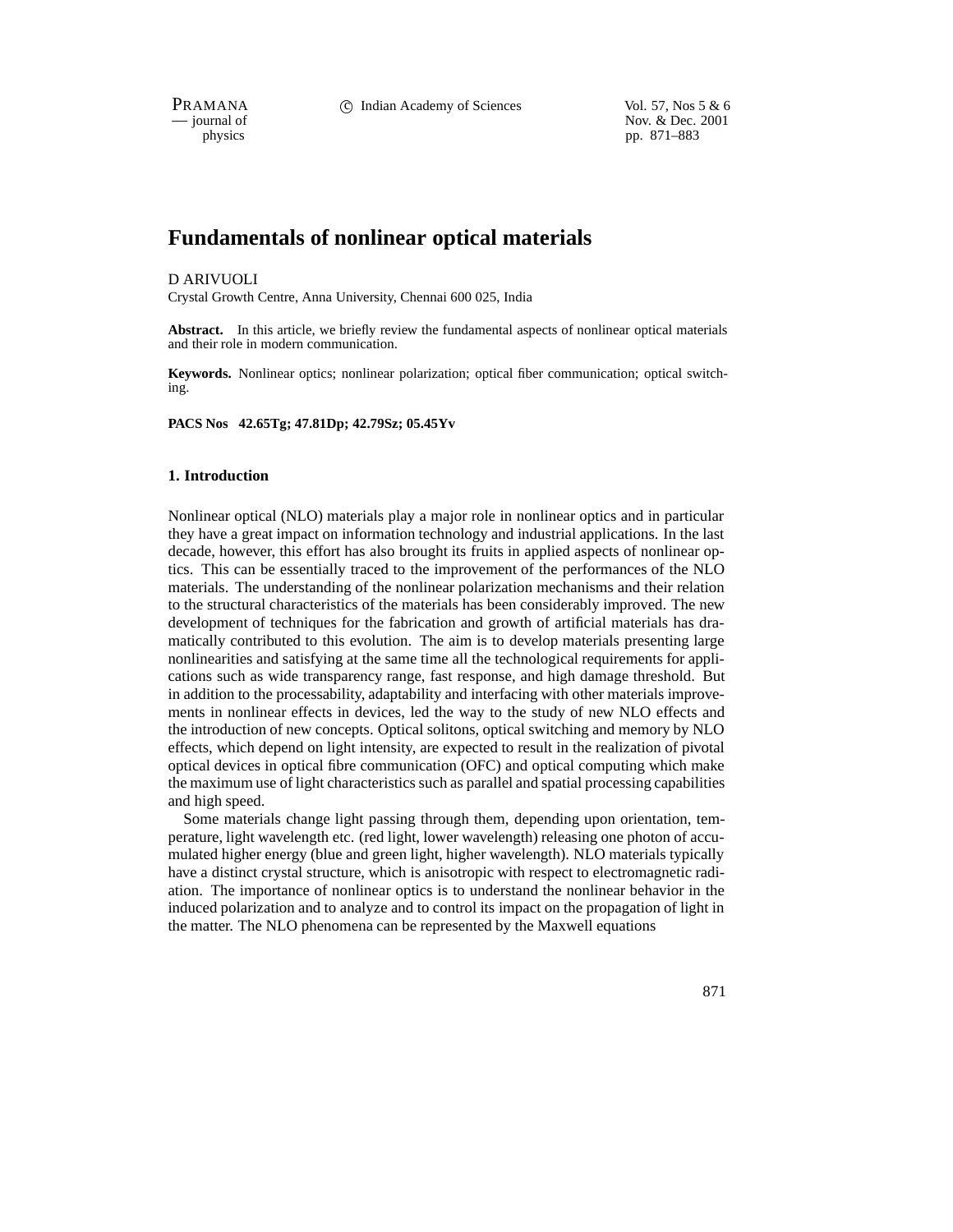$$
\underline{\nabla} \wedge \underline{E} = -\frac{\partial B}{\partial t}
$$
\n
$$
\underline{\nabla} \cdot \underline{E} = \rho
$$
\n
$$
\underline{\nabla} \wedge \underline{H} = J + \frac{\partial D}{\partial t}
$$
\n
$$
\underline{\nabla} \cdot \underline{B} = 0
$$
\n(1)

with  $\mathbf{D} = \mathbf{E} + \mathbf{P}_L + \mathbf{P}_{NL}$ , where  $\mathbf{P}_L$  is the linear polarization and  $\mathbf{P}_{NL}$  is the nonlinear polarization. Nonlinear optics is used either to shift the optical frequency of the available fields or to remodel their spatiotemporal characteristics. Accordingly one can separate the nonlinear effects into two classes. One class encompasses those which serve to generate fields at new frequencies in which case the coherence or equivalent to the field amplitude matters and one is invariably faced with the problem of phase matching conditions. The example here is the second harmonic generation (SHG). The frequency preserving effects like the optical Kerr effect can be used for bistable operation, phase conjugation, soliton formation and other operations on the spatiotemporal profile of coherent light pulses: here one can also include the hybrid effects like electro-optic, magneto-optic and accousto-optic effects that can be used for parametric devices. The other class includes effects where one modifies the spatiotemporal characteristics of a light beam, in particular the spatiotemporal profile and polarization state, without touching its carrier frequency, in which case the phase matching condition is practically absent. Here, one has either the high self-effects or photo-induced ones where only the spatiotemporal profile of the beam matters and not the field amplitude. The frequency shifting effects like the sum or difference frequency generation processes, allow one to convert up/down the frequencies of the existing light sources. Examples are the optical nonlinearity mediated effects or the parametric effects where an external parameter is used to modulate the optical characteristics of the medium, the classic examples here being the electro-optic (Pockel's) and acousto-optic effects.

The enhancement of the efficiency of the nonlinear process by the appropriate choice of NLO material interaction configurations constitutes a central concern in all these studies. The development of nonlinear optics is intimately connected with progress in NLO materials. An NLO material is a compound in which a nonlinear polarization is invoked on application of a intense electric field. This electric field results from the external application of an intense laser-source. Mathematically, the NLO effect can be described on the molecular scale by the following total polarization:

$$
P_{\text{TOT}} = m + \varepsilon_0 (\chi^{(1)} E + \chi^{(2)} E^2 + \chi^{(3)} E^3 + \cdots),\tag{2}
$$

where  $P_{\text{TOT}}$  = the total polarization of the molecule;  $m$  = the permanent dipole moment;  $E =$  the electric field;  $\chi^{(1)} =$  the linear polarizability;  $\chi^{(2)}$ ,  $\chi^{(3)}$ ,... = the first, second, :... hyperpolarizability coefficients. The most important term is the quadratic and the related phenomenon is known as second harmonic generation (SHG). This is essentially a frequency-doubling process: two waves, each of frequency  $\omega$ , simultaneously superimpose constructively. The resulting wave excites an electron from the ground state to a virtual excited state. On relaxation, one wave of frequency  $2\omega$  is emitted. In order to optimize the SHG effect on a molecular scale, one must optimize  $\chi^{(2)}$ . Various structural features of compounds have been found to influence the value of  $\chi^{(2)}$ . Crystallographically, the compound must be non-centrosymmetric by nature, SHG being an even (second) order tensorial effect.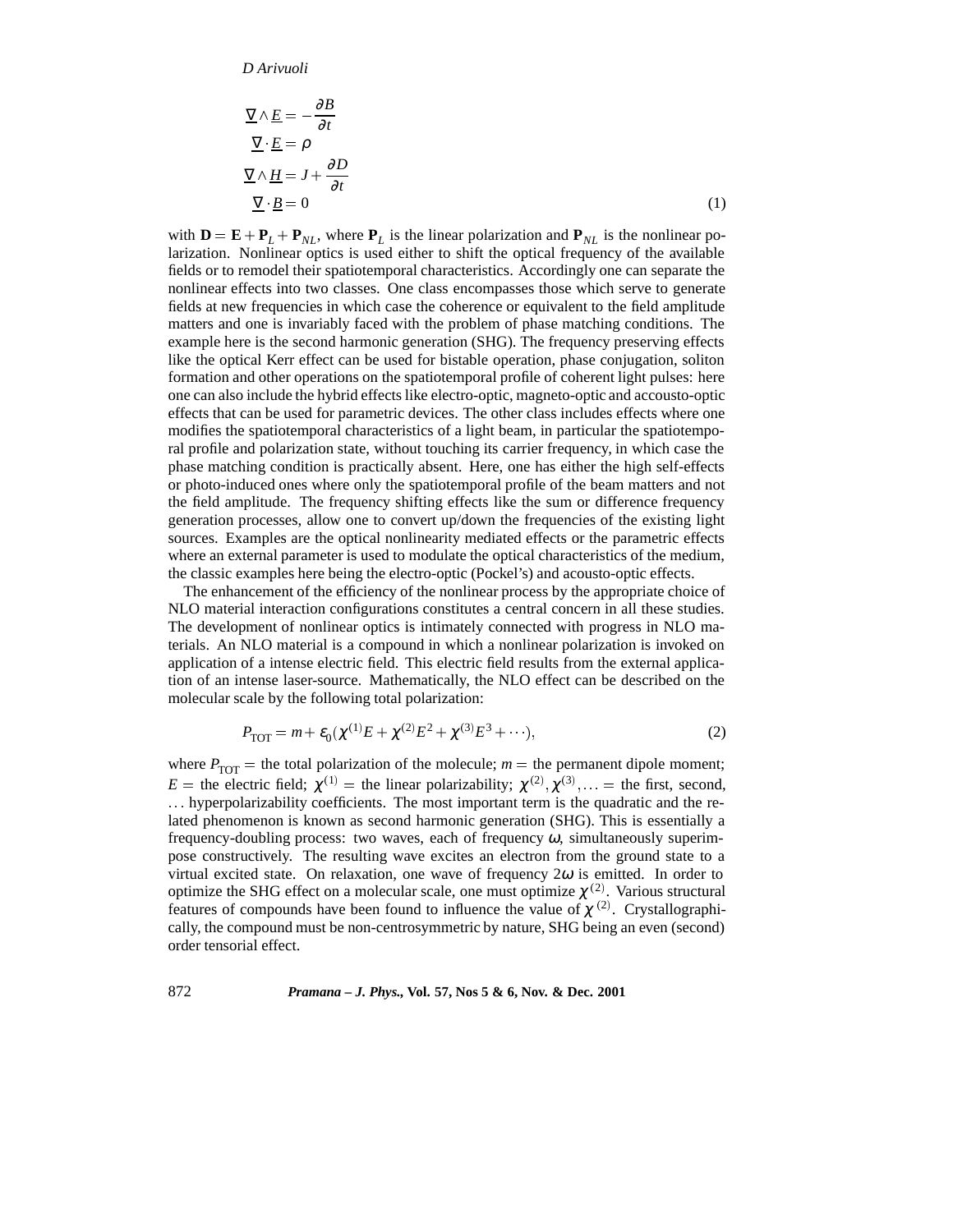## **2. Second order effects**

In addition to SHG, second order nonlinearity  $\chi$  contributes (2) contributes to many interesting effects like optical rectification, linear electro-optic effect (LEO), parametric oscillation and sum and difference frequency mixing. The second order polarization  $\vec{P}^{(2)}$ , which is the source of such nonlinearities, can be given as,

$$
\vec{P}^{(2)}(\omega_3) = \stackrel{\leftrightarrow}{\chi}^{(2)}(-\omega_3; \omega_1, \omega_2) : \vec{E}^{\omega_1} \vec{E}^{\omega_2}, \tag{3}
$$

where  $\vec{E}^{\omega_1}$  is the amplitude of the field at frequency  $\omega_i$ .

When  $\omega_3 = \omega_2 = \omega$  and,  $\omega_3 = 2\omega$ , the polarization,  $P(\omega_3 = 2\omega)$ , is the source of second harmonic generation (SHG). This effect was first observed by Franken and his co-workers [1], by focussing the 694.3 nm output from a ruby laser onto a quartz crystal and obtaining a very low intensity output at a wavelength of 347.15 nm. Thus the frequency of the incident light gets doubled which enables one to extend the range of laser wavelengths into the blue and ultraviolet parts of the spectrum. One important application from SHG is the laser induced nuclear fusion which appears to be more efficient at higher optical frequencies. In recent years, several papers have reported the occurrence of solitons with SHG.

When  $\omega_2 = 0$ , the effect is called optical rectification. These two results are special cases of the process known as sum and difference frequency mixing of the general cases where

$$
\omega_3 = \omega_1 + \omega_2. \tag{4}
$$

The left hand side in eq. (4) represents the case of odd-numbered coherence lengths and right hand side in even-numbered ones. If the frequency  $\omega_3$  alone is applied, then the two smaller frequencies can build up from noise where  $\omega_1$  and  $\omega_2$  are known as 'signal' and 'idler' frequencies respectively. A special case that has found many applications is  $\omega_1 = 0$ and  $\omega_3 = \omega_2 = \omega$ , in which case,

$$
\vec{P}^{(2)}(\omega) = \stackrel{\leftrightarrow}{\chi}^{(2)}(-\omega; 0, \omega) : \vec{E}^0 \vec{E}^\omega,
$$
\n<sup>(5)</sup>

which is the LEO effect or the Pockel's effect. In this effect, the dc field can be thought of as changing the linear optical susceptibility of the material so that the optical field's propagation parameters are changed by the voltage. Although the input frequency is not modified, the amplitude and phase of the field depend linearly on the magnitude of the dc field.

It can be seen from eq. (4) that if  $\omega_3$  and  $\omega_1$  are fixed, then  $\omega_2$  is also fixed. However, if only  $\omega_3$  is fixed, then the other two are free to range over many values; this effect is known as parametric amplification which is used to produce coherent radiation at frequencies in the ultraviolet region [2,3]. The additional wavelengths made available by harmonic generation and parametric oscillation lead to applications in photochemistry, high resolution spectroscopy, and the remote detection and the identification of atmospheric pollutants by optical radar [4].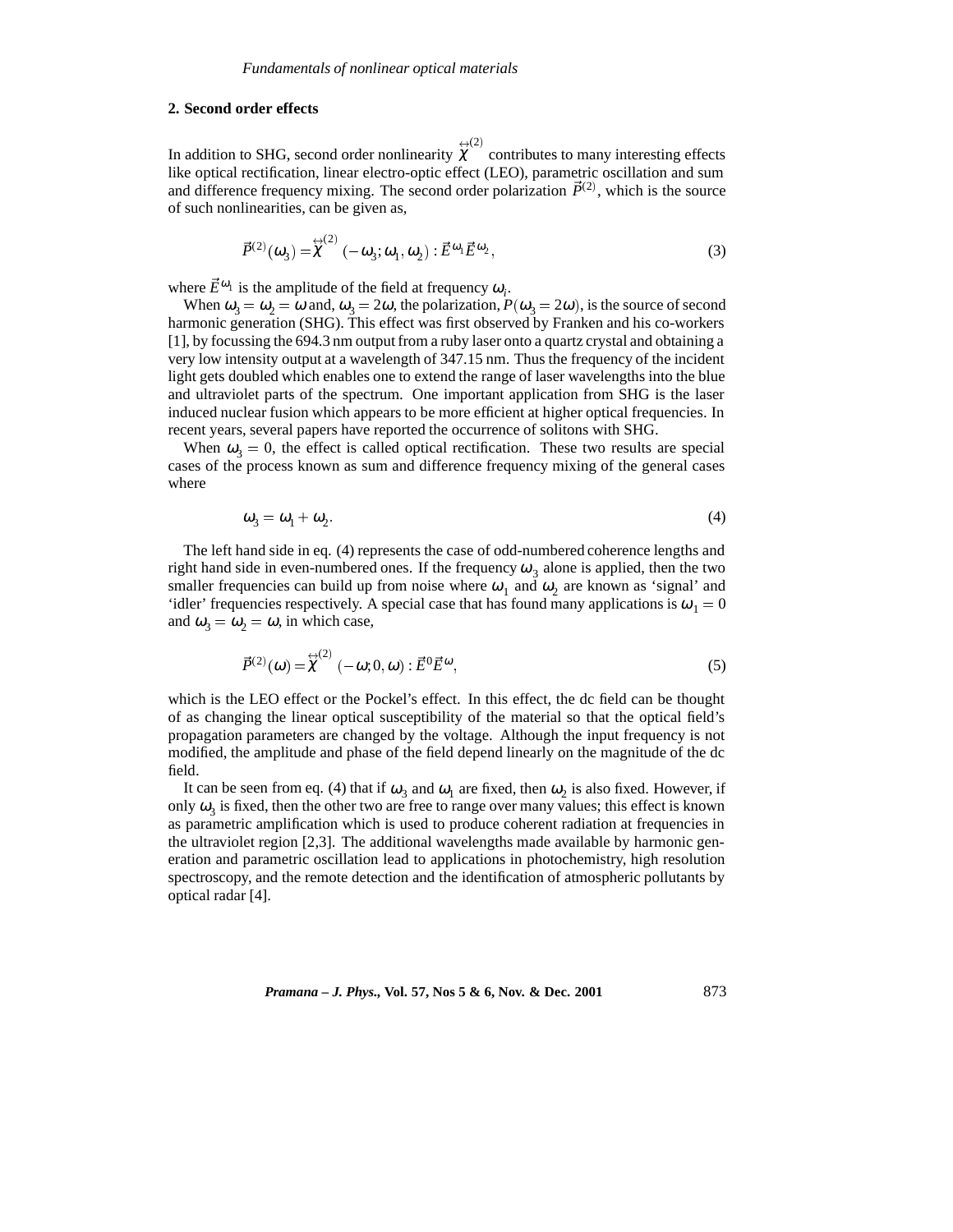#### **3. Third order effects**

When a medium is centro-symmetric, second order effects get cancelled and third order effects like third harmonic generation, electrochromism and Kerr effect dominate the electromagnetic wave propagation. The susceptibility tensor  $\chi$  is respons (3) is responsible for these effects which are not much pronounced unless the optical intensity is very high. In general, it takes interaction of four waves to effect a third order effect [5-7]. The effect of four-wave mixing can be understood by considering the third order polarization term

$$
\vec{P}^{(3)} = \varepsilon_0 \, \overset{\leftrightarrow}{\chi}^{(3)} : EEE \tag{6}
$$

Considering four optical waves oscillating at frequencies  $\omega_1, \omega_2, \omega_3$ , and  $\omega_4$ , and linearly polarized along the same axis *x*, the total electric field can be written as

$$
\vec{E} = \hat{x} \frac{1}{2} \sum_{j=1}^{4} E_j \exp[i(k_j z - \omega_j t)] + \text{c.c.},\tag{7}
$$

where  $k_j = n_j \omega_j/c$ ,  $n_j$  is the refractive index and all the four waves are assumed to be propagating in the *z* direction. Substituting eq. (7) in eq. (6), one can obtain

$$
\vec{P}^{(3)} = \hat{x} \frac{1}{2} \sum_{j=1}^{4} P_j \exp[i(k_j z - \omega_j t)] + \text{c.c.}.
$$
\n(8)

 $P_i$  ( $j = 1, 2, 3, 4$ ) consists of a large number of terms involving the products of three electric fields. For example,  $P_4$  can be expressed as:

$$
P_4 = \frac{3\epsilon_0}{4} \chi_{xxxx}^{(3)} \{ [ |E_4|^2 + 2(|E_1|^2 + |E_2|^2 + |E_3|^2) ] E_4 + 2E_1 E_2 E_3 \exp(i\theta_+) + 2E_1 E_2 E_3^* \exp(i\theta_-) + \cdots \}
$$
\n
$$
(9)
$$

where

$$
\theta_{+} = (k_1 + k_2 + k_3 - k_4)z - (\omega_1 + \omega_2 + \omega_3 - \omega_4)t, \text{ and}
$$
  
\n
$$
\theta_{-} = (k_1 + k_2 - k_3 - k_4)z - (\omega_1 + \omega_2 - \omega_3 - \omega_4)t.
$$
 (10)

The term proportional to  $E_4$  in eq. (9) is responsible for self phase modulation and cross phase modulation. The remaining terms are responsible for four-wave mixing. These effects become observable only under the condition of phase matching which means the matching of frequencies as well of the wave vectors. Unlike this, stimulated inelastic scattering processes, which are also third order effects, do not need the requirement of phase matching.

There are two types of four-wave mixing terms in eq. (9). The second term on the righthand side corresponds to the case in which three photons transfer their energy to a single photon at the frequency  $\omega_4 = \omega_1 + \omega_2 + \omega_3$ . This term is responsible for the phenomena such as third harmonic generation when  $\omega_1 = \omega_2 = \omega_3$ , or frequency conversion to the wave at  $2\omega_1 + \omega_3$  when  $\omega_1 = \omega_2 \neq \omega_3$ . The last term in eq. (9) corresponds to the case in which two photons at frequencies  $\omega_1$  and  $\omega_2$  are annihiliated with simultaneous creation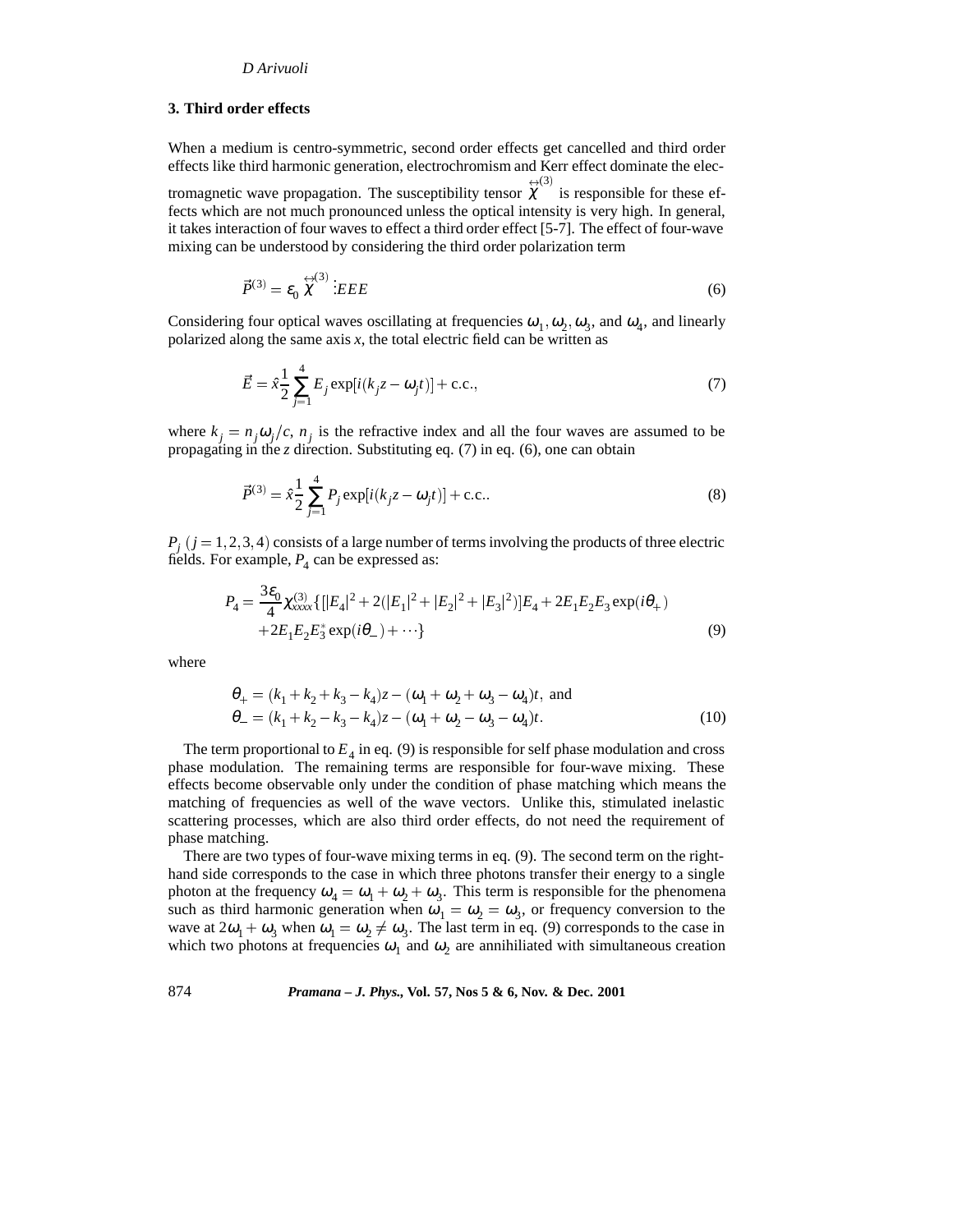of two photons at frequencies  $\omega_3$  and  $\omega_4$  such that  $\omega_3 + \omega_4 = \omega_1 + \omega_2$ . It is relatively easy to obtain the phase matching condition for this case when  $\omega_1 = \omega_2$  [8,9]. Physically, it manifests in a way similar to stimulated Raman scattering. A strong pump wave at  $\omega_1$ creates two side bands located symmetrically at the frequencies  $\omega_3$  and  $\omega_4$ . The partially degenerate four-wave mixing was originally called as three-wave mixing as only three distinct frequencies are involved [8].

An important application of four-wave mixing is that of squeezing in optical fibers [10,11]. The term squeezing refers to the generation of special states of electromagnetic fields in which noises are reduced to that below the quantum noise level. This is in accordance with the Heisenberg's uncertainty principle that limits the accuracy of observation of two conjugate variables, yet an increase in one variable would result in the decrease of its conjugate variable. From a physical standpoint, squeezing can be understood as deamplification of signal and idler waves for certain values of the relative phase between the two waves [12]. Four-wave mixing is also used for parametric amplification [13]. The parametric gain can be used to make a laser by placing the fiber inside a Fabry-Perot cavity. Such a parametric laser, known as four-photon fiber laser, emits  $1.15 \mu m$  pulses of 65 ps duration [14].

#### **4. Parametric processes**

In the previously discussed NLO effects the frequencies of the interacting fields were tacitly assumed to be comparable: all fall within the same transparency region of the medium so that all the fields couple to the same degrees of freedom of the medium. The transparency region extends above the vibrational frequencies and below the onset of electronic transitions, as, the valence electrons contribute only to the optical nonlinearities and their response can be assumed practically instantaneous.

If any of the frequencies however is lowered into a different transparency region then the corresponding field couples with additional or even different degrees of freedom. For instance, for frequencies below the vibrational frequencies the ionic motion and its coupling with the electrons set up additional mechanisms for nonlinear polarization as also does the molecular reorientation: these additional mechanisms besides changing the magnitude and even the sign of the nonlinear coefficients may modify some of their symmetry properties, like the breaking down of the Kleinmann symmetry relations and also introduction of different time constants which can be quite crucial when considering very short light pulse interactions. When any of the frequencies lie much higher than the electronic transitions, transparency falls in the X-ray region and the electrons essentially respond as free and the dipole approximately breaks down and the symmetry properties as well subject to approximation, the most conspicuous being  $\chi^{(2n)} \equiv 0$  for media with inversion symmetry. Actually, the multipolar expansion must be abandoned and one must proceed from microscopic Maxwell–Lorentz equations without introducing the space and time average that leads to the macroscopic equations: the relevant quantity now is the microscopic electron density and current distribution.

For such cases where fields of widely different frequencies are interacting, it is more convenient to treat differently high and low frequencies fields and regard the latter as external parameters that modify the optical properties of the medium felt by the former. This is the case particularly when one of the fields is static or equivalently when its frequency is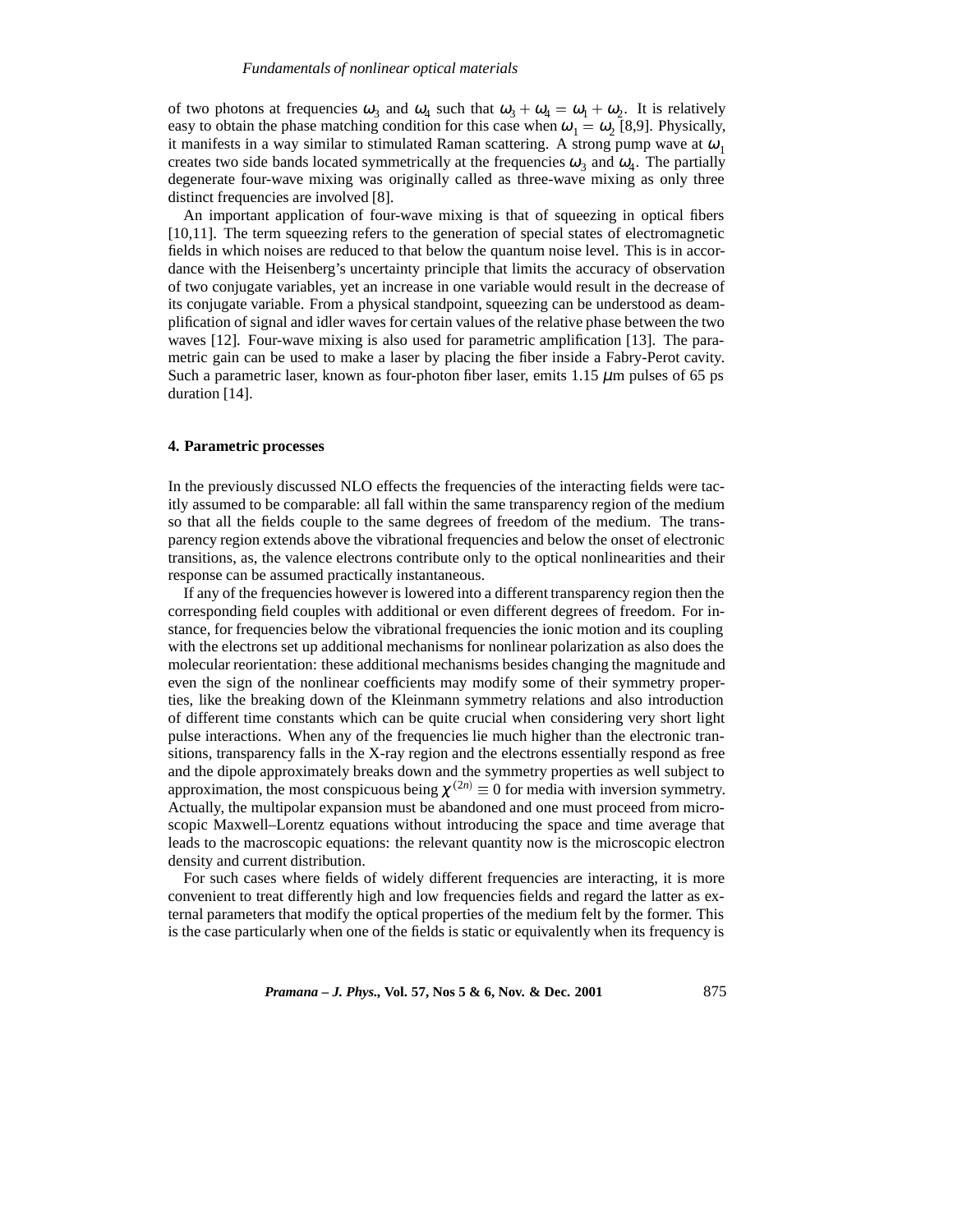zero, but often situations can be envisaged which involve static magnetic fields or other low frequency disturbances like acoustic waves. The fields of electro-optics, magneto-optics and acousto-optics are related to some very important applications and have great impact on device technology.

#### **5. Electro-optics**

This is related to changes of the refractive index of a material brought by a dc of lowfrequency electric field. If this change is linear in the static field one has a linear electrooptic or Pockel's effect while when this change is quadratic in the static field, then one has the quadratic electro-optic effect or static Kerr effect. The former is related to a second order nonlinear polarization

$$
P_i(\omega) = 2\chi_{ijk}^{(2)}(\omega, 0)E_j(\omega)E_{ok}
$$
\n(11)

and can occur only for materials without inversion symmetry while the latter is related to a third order polarization

$$
P_i(\omega) = 3\chi_{ijkl}^{(3)}(\omega, 0, 0)E_j(\omega)E_{ok}E_0^2
$$
\n(12)

which can occur in any material.

#### **6. Magneto-optics**

The oscillating magnetic field associated with a light beam is very weak with respect to the electric field to induce any sizeable effects but a static magnetic field  $H_0$  can be very intense and induce substantial changes in the optical properties as a consequence of the zeeman splitting that the degenerate magnetic levels undergo and the concomitant changes of the energy spacing and oscillator strengths.

The lowest order magneto-optic effect is related to the polarization

$$
P(\omega) = 2\chi_M^{(2)}(\omega, 0)E(\omega)H_0
$$
\n(13)

and gives rise to the Faraday effect when the direction of  $H_0$  and that of the light beam propagation coincide. As for the Pockel's effect previously discussed, it is more convenient to first analyze the modification that the refractive index undergoes in the presence of the static magnetic field. One finds that here the refractive indices for right and left circular polarization become different and these two components experience different phase shifts after propagating a distance L inside the medium: the polarization state undergoes a rotation by an angle.

$$
\theta_F = \omega L (n_- - n_+)/n_c. \tag{14}
$$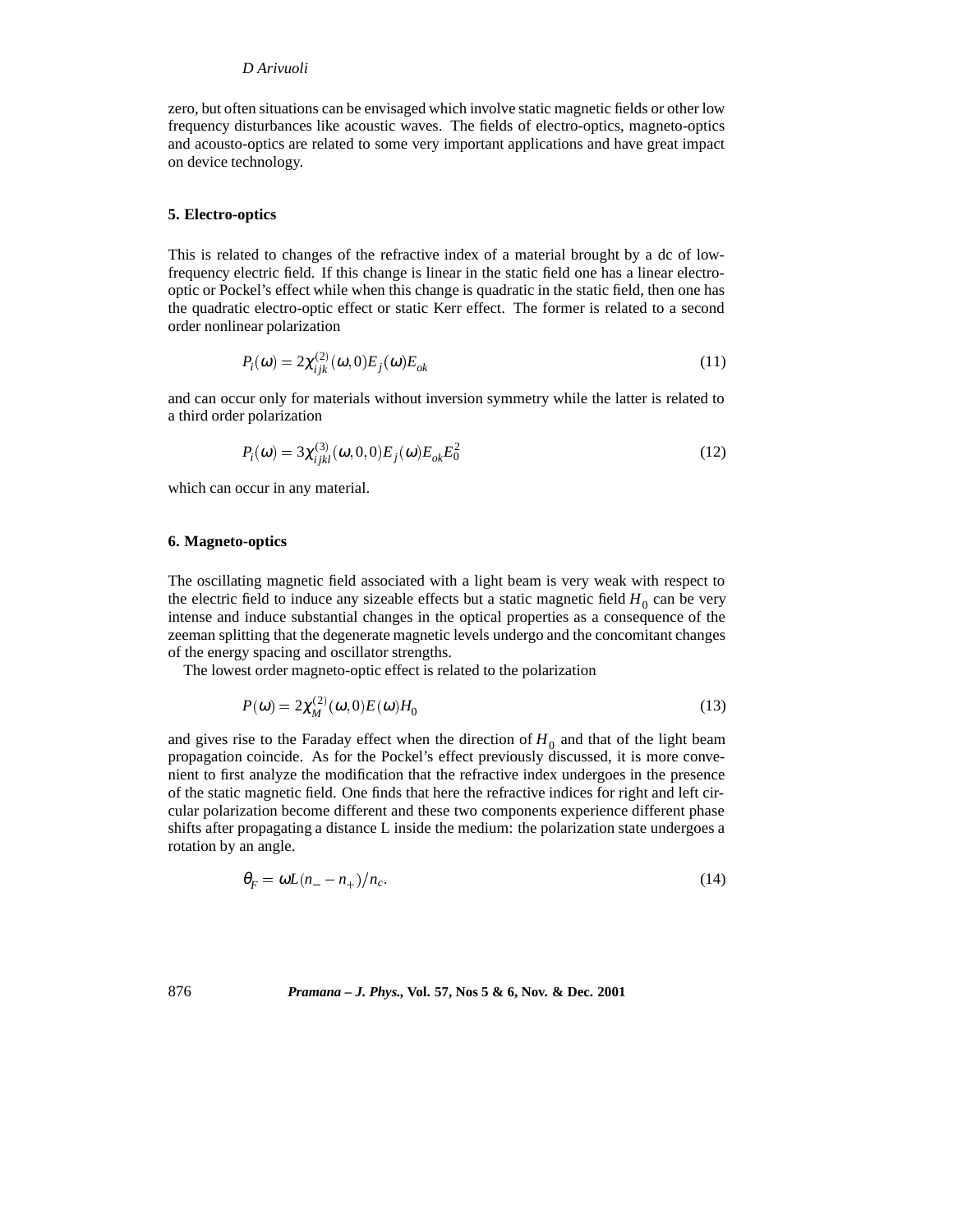## **7. Photorefractivity**

The photorefractive effect where the refractive index change induced by a light field when the crystal is subjected to intense laser radiation, defocusing and scattering of the light was observed, as a result of an inhomogeneous change in the refractive index. It was also found that these changes were maintained even after the light had been switched off, but could be erased by strong, uniform illumination. This index change is fundamentally different from the Kerr effect, which is responsible for the light-induced refractive index changes in conventional NLO materials. The Kerr effect, which is a fast response refractive index change, is quadratically dependent on the light-field amplitude. It is well-known in the area of optical soliton generation in fibers, in which it provides the necessary intensitydependent phase shift for an optical pulse. Since it is a second order effect, it requires rather high intensities. Contrary to the photorefractive effect, the refractive index changes caused by the Kerr effect are entirely local, i.e. the change occurs at the spatial coordinate where the light hits the material.

The photorefractive effect, on the other hand, relies on carrier transport through inhomogeneous excitation by interfering laser beams. The diffused carriers affect the refractive index leading to a non-local change in the refractive index. This together with a high sensitivity enable refractive index changes at  $\sim$  mW laser radiation levels, constituting two of the major advantages of the photorefractive effect compared to the other NLO effects such as the Kerr effect. One of the drawbacks is the slow response due to slow diffusion of carriers. Hence materials which exhibit a local change in the refractive index will always, be faster. As a result of refractive index grating produced by the interfering beams, the photorefractive effect is sometimes also referred to as real-time holography since no development of any emulsion is necessary to store information by means of interference between a reference beam and an object beam. Holographic storage was indeed one of the first applications of the 'optical damage' considered. Erasable holographic memories were envisioned for three-dimensional mass storage devices. Phase- conjugation through degenerate four-wave mixing is used extensively because of its usefulness in image-deblurring applications, and investigations of material parameters often utilize two-beam coupling which is a special case of general photorefractive beam-coupling. A prerequisite for a material to be photorefractive is that it must not be a conductor, but an insulator or semi-insulator. Another requirement is transparency in the wavelength region of operation, which is very essential for applications such as holography and devices for optical signal processing. A third required property is the possibility of creating mobile carriers in the material. Photorefractivity research is multidisciplinary and involves crystal growth, solid-state physics, electronics, optics and electromagnetic wave coupling. The main difficulties encountered have been compatibility with other materials used for fabricating optical devices and difficulties to grow optical quality materials in large sizes with spectral sensitivities and response speeds suitable for available laser wavelengths. The typical photorefractive materials are LiNbO<sub>3</sub>,  $BaTiO<sub>3</sub>, Ba<sub>2</sub>NaNb<sub>5</sub>O<sub>15</sub>, KhbO<sub>3</sub>, BSO, KTN, Ba<sub>2</sub>SrNb<sub>5</sub>O<sub>15</sub> and so on. Most of these mate$ rials are well known for their electro-optic and NLO properties. Semiconducting materials have gained much interest because of their high carrier mobilities and sensitivity in the infrared region and hence possess a commercial potential due to the advent of the infrared semiconductor lasers for optical communications. Some of the photorefractive semiconductors include InP, GaAs, GaP, CdTe and CdS. Semiconductor quantum well structures such as AlGaAs/GaAs can enhance the photorefractive effect over bulk materials via the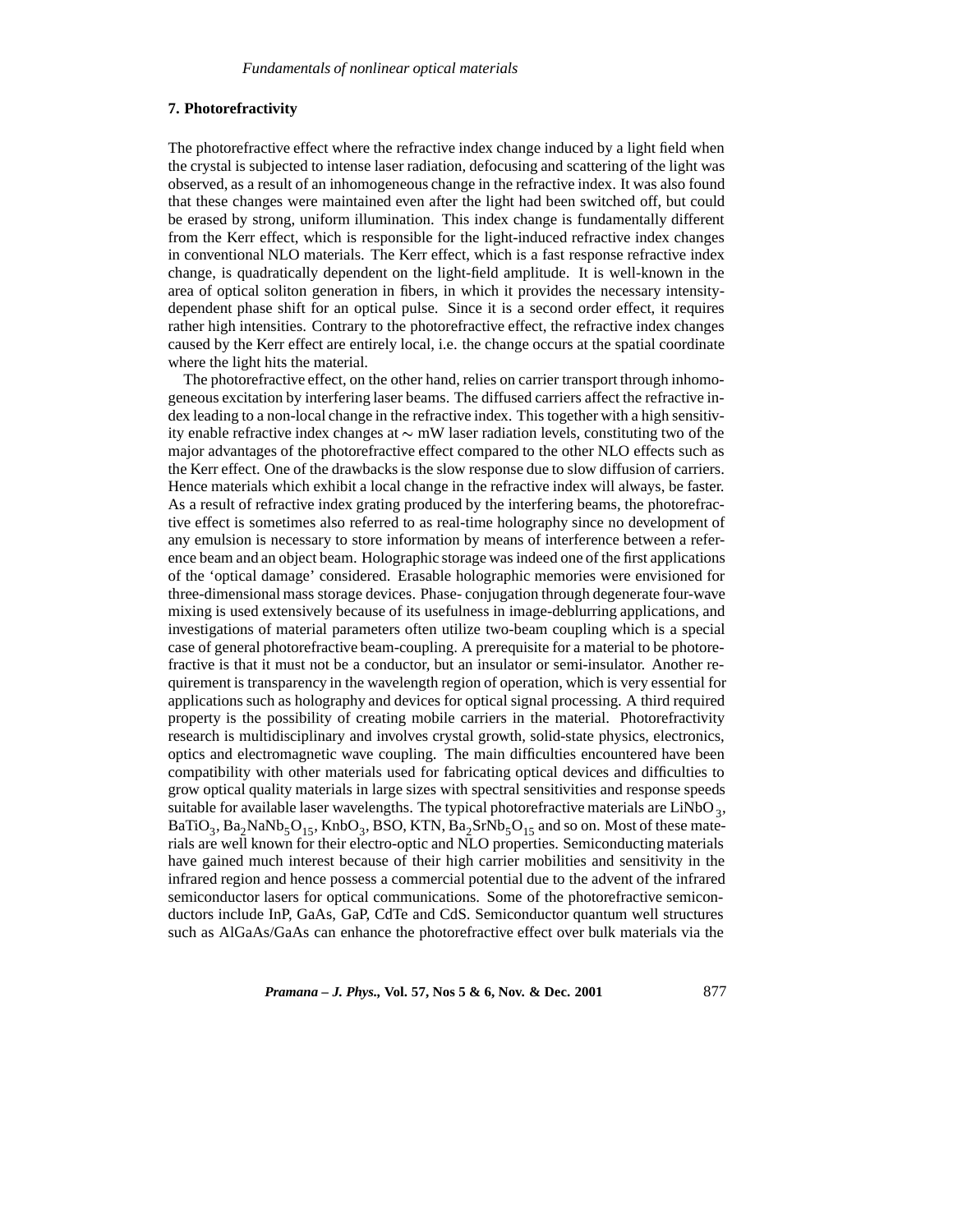quantum confined stark effect. Because of the connection between the absorption and the refractive index through the Kramers-Kronig relations, a large electric-field induced absorption change such as the QCSE implies a high electro-optic (quadratic) response close to the bandgap. Another interest in the semiconductor photorefractive effect is utilizing of graded-gap quantum well structures, which provide a mechanism for carrier separation where the photogenerated carrier experiences an electric field corresponding to the spatial variation of the band energy levels. Illumination intensities required are much lower than those needed for the ordinary photorefractive effect. In addition, non-uniform illumination is not necessary since the charge transport is taken care of by the electric field instead of charge concentration gradients.

## **8. NLO materials**

NLO materials for integrated nonlinear optics pose stringent problems as regards their processability, adaptability and interfacing with other materials. These additional requirements are intrinsically related to the fabrication of nonlinear integrated devices, which besides efficiently performing the expected nonlinear operation, must be miniaturized, compact, reliable and with precisely reproducible characteristics in large-scale production and long term operation. On the basis of the three types of cohesive forces that bind the charges and polarization together, the NLO materials can be classified into the following cases: ionic crystals, which essentially consist of oxygen-polyhedra based solids, Covalent crystals essentially dealing with semiconductors and molecular crystals that with organic materials, disordered and amorphous solids, in particular glasses and polymers and composites and inhomogeneous artificial solids

The nonlinear frequency preserving effects are the ones that are most seriously considered in integrated optical devices. They can be either all optical or hybrid (parametric) effects. All optical nonlinearities essentially involve valence electron motion and are in general weaker than the hybrid ones where the ionic motion, vibrational, orientational or translational can set up very large nonlinearities; the situation however is reversed as regards the speed of establishing and erasing these nonlinearities, the electronic polarization being much faster than the ionic ones. The magnitude and speed of the nonlinearities are essential characteristics in any assessment of the material for NLO devices.

## **9. Organic crystals**

Conjugated DA substituted organic molecules exhibit measurable NLO and electro-optical effects. Such materials can be used to double or triple the frequency of laser light and are of considerable interest for the high-speed processing of data, which is essential for numerous modern technologies like optical computing and optical telecommunication systems. Some major applications are optical data storage, optical information processing, electro-optic switching and all-optic switching. Generally DA substituted compounds, where D and A are separated by an aromatic spacer group, represents the basis for all organic NLO compounds. The optical nonlinearity of organic molecules can be enhanced by adding strong electron donating and withdrawing entities as well as optimizing the distance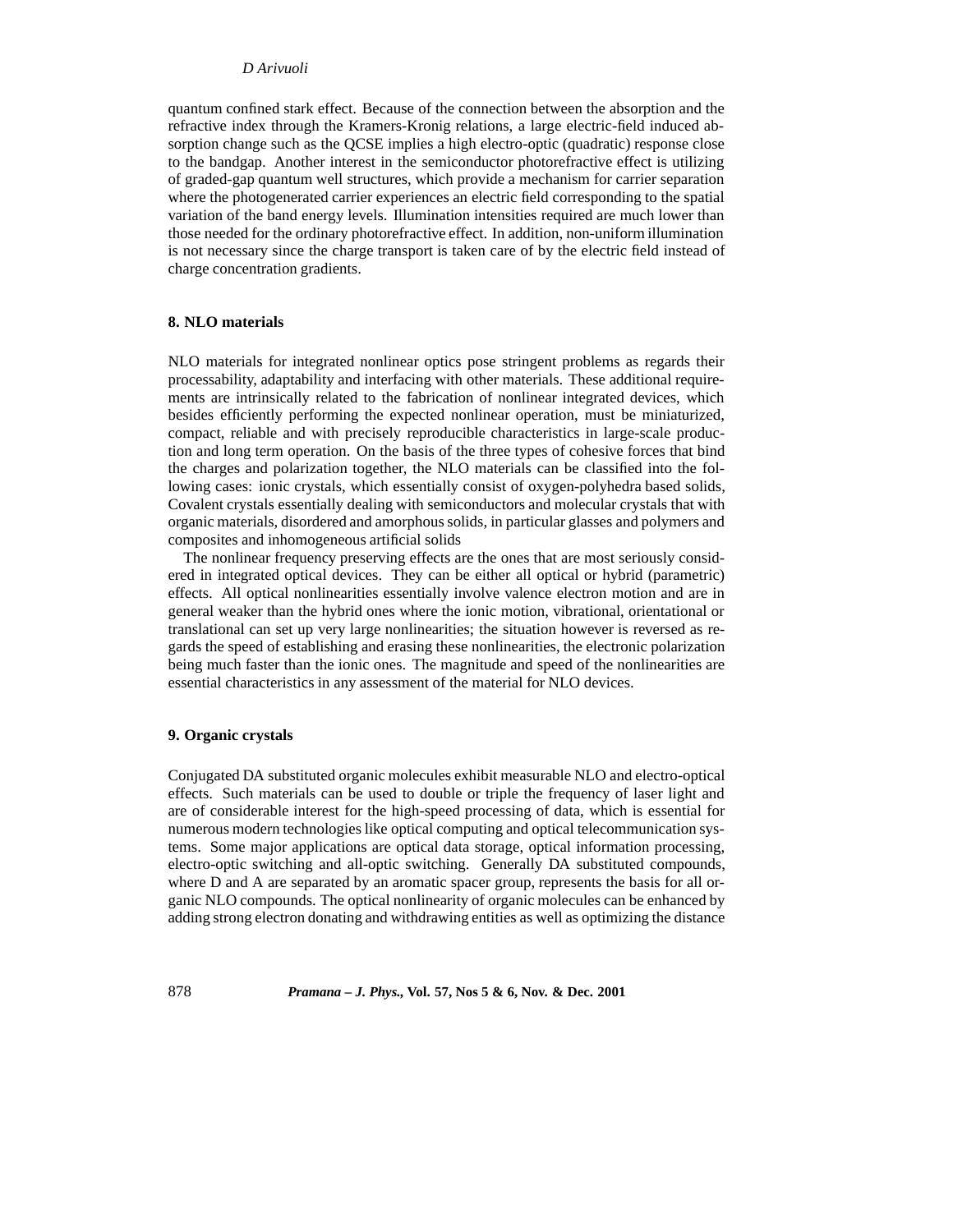between D and A. This generates a highly polarizable charge transfer compound with an asymmetric electron distribution.

Optical storage and optical processing applications span interests from photochromics through spectral hole-burning materials, and to a particularly new class of materials called photorefractive polymers, where the light-induced generation of mobile charges, transport, and trapping are combined with second-order optical nonlinearity in a polymeric composite to form dynamic holograms. Charge separation produces internal electric fields, which locally alter the refractive index through the second-order optical nonlinearity. Polymer photorefractives are expected to be cheaper, easier to modify, and easier to fabricate into novel geometries than inorganic crystals. Both the polarizability anisotropy and the hyperpolarizability of the nonlinear chromophores are essential for the creation of strong holograms. The rationalization, computation, and prediction of NLO properties is thus a major field of interest in the research field of organic, physical, and theoretical chemistry as well as for the materials scientist. In spite of theoretical efforts, there is still no reliable way to predict first or even second order hyperpolarizabilities of organic DA compounds.

There is great demand for non centrosymmetric molecular crystals with large second order nonlinearities and with wide transparency range between the highest vibrational and lowest electronic transitions. The latter requirement is very restrictive regarding organic molecules and excludes the majority of them for further consideration in nonlinear optics. Among the remaining ones a large proportion is also excluded because they cannot form stable noncentrosymmetric crystals. This is mainly because asymmetric molecules most frequently carry a dipole moment in their ground electronic state and in order to reduce the dipole-dipole interaction, which is dominant over the van der Waals in the lattice, a head to tail antiparallel configuration will be favored when forming the crystal most frequently resulting in centrosymmetric crystalline structures and consequently vanishing  $\chi_E^{(2)}$  unless certain precautions are taken to prevent this from happening.

#### **10. Disordered oriented media**

In guest-host polymer materials the nonlinear molecule is not attached to the polymer chain and thus can freely rotate close to glass transition temperature  $(T_g)$ . In side-chain (co) polymers, one end of the nonlinear molecule chemically reacts and is covalently attached or grafted on the polymer chain but the other end is free. In the case of cross-lined polymers, both ends of the nonlinear molecule chemically react and are covalently attached with the polymer chains. But in the main-chain systems the guest molecule is inserted in the chain.

Recently organic compounds with delocalized conjugated p-electrons have gained much attention because of their large NLO properties and quick response. Organometallic and coordination complexes materials exhibit novel NLO behavior. Second order NLO materials have the ability to double the frequency of incident light and have important commercial applications. Typical NLO molecules must have a dipole and be polarizable. In practice conjugated molecules with donor and acceptor groups on opposite ends of a conjugated chain are often used. Second order NLO materials must also have the correct alignment of molecules in the solid state. This is necessary to avoid having the individual molecular dipoles pairing up and effectively canceling each other out.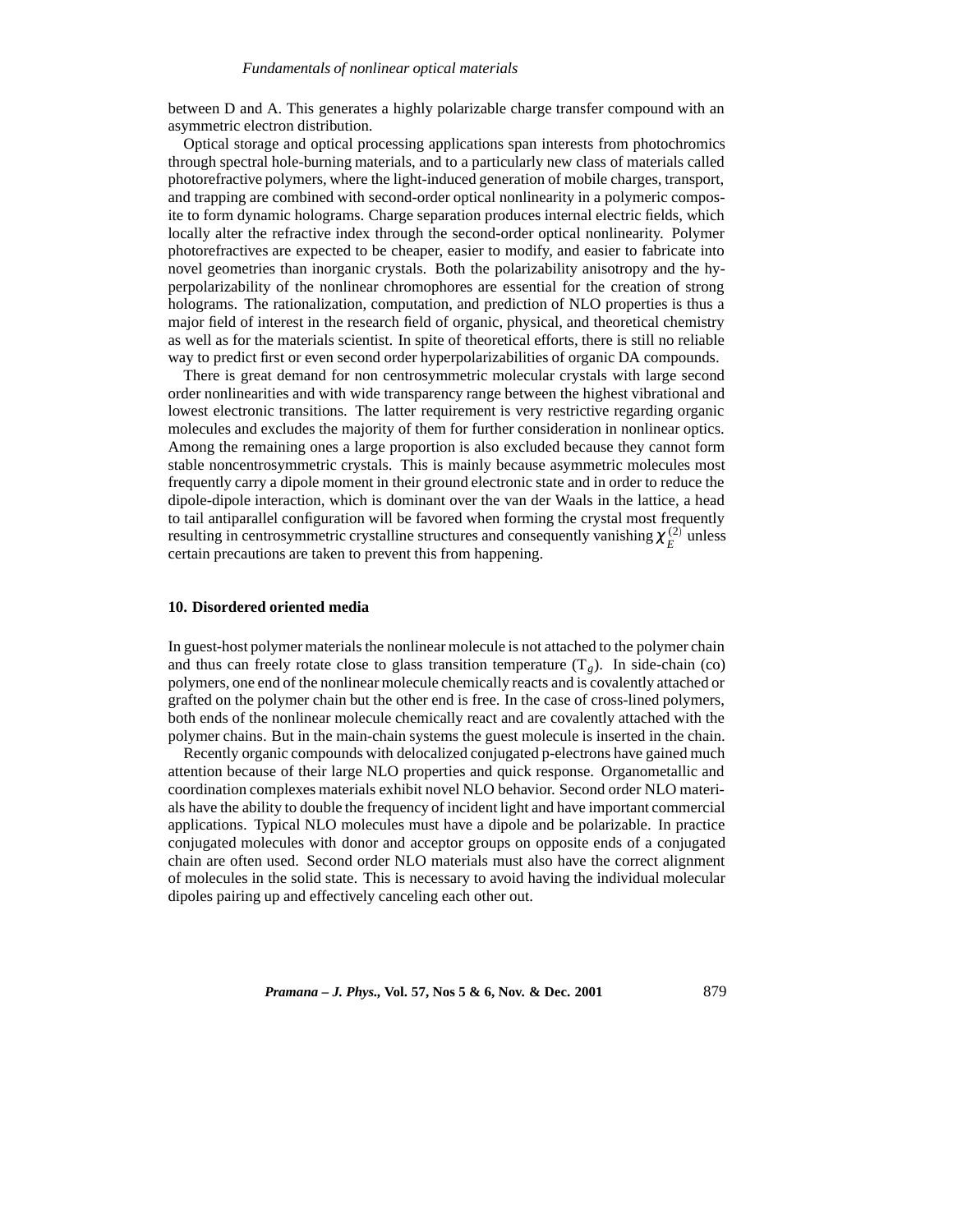## **11. Semiconductors**

Covalent semiconductors like Ge or GaAs possess the largest non-resonant cubic nonlinearities among all known crystals but these are unexploitable for several reasons, the most severe being the low absorption threshold in these compounds. On the other hand large and exploitable cubic optical nonlinearities can be produced by generating a finite concentration of electron hole pairs by resonant excitation above the bandgap. These large resonant nonlinearities have their origin in the band filling mechanism whereby the photoelectrons and holes quickly thermalize and fill all states in the bottom of the conduction and the top of the valence bands respectively up to levels that depend on the light intensity and pulse or recombination times, excluding those states that form on further occupation because of the Fermi principle. This blocking mechanism appears as a repulsion of the states on either side of the forbidden energy gap or equivalently as a blue shift of the absorption threshold: at very high intensities this mechanism leads to a saturation of the nonlinearity.

#### **12. Composites semiconductor and metal nanocrystals in glasses**

A way to enhance the cubic nonlinearities of materials with very delocalized electrons, like metals, semiconductors or conjugated polymers is to artificially confine the valence electrons in regions much shorter than their natural delocalization length in the bulk, which extends over many unit cells or even to infinity; its more conspicuous feature is the appearance of broad but discrete optical resonances whose position, oscillator strength, and dynamics depend on the extension of the artificial confinement and hence can be modified to meet certain requirements. The morphology related resonances result from two types of confinement: quantum and dielectric. The first one prevails in semiconductor nanocrystals while second one in metal nanocrystals. The dielectric confinement resides in the difference of the dielectric constants between the crystallites and their surrounding transparent medium. Because of this dielectric inhomogeneity the electric field  $E_{\omega l}$  that effectively polarizes the charges in these crystallites can be substantially different from the macroscopic Maxwell field  $E_{\omega}$  in the composite. Under certain simplifying conditions one can show that the relation between these two fields is

$$
E_{\omega l} = \frac{3\varepsilon_0}{\varepsilon_m(\omega) + 2\varepsilon_0} E_{\omega} \equiv f\delta(\omega) E_{\omega}
$$
 (15)

The quantum confinement occurs when the electron and hole envelopes are restricted within a region of extension *L* equal or smaller than the electron and hole Bohr radii,  $a_e$ and  $a<sub>h</sub>$  respectively: the latter are defined in the bulk by the condition that the average value of the electron or hole kinetic energy roughly equals that of the potential. The confinement perturbs this balance, since these energies now vary as  $(a_c/L)^2$  and  $a_c/L$  respectively where  $a_c = a_c$   $\varepsilon$ 

$$
E_c = \frac{1}{2} (e^2/a_c)(a_c/L)^2
$$
\n(16)

and as *L* decreases *Ec* increases and gradually suppresses the effect of the other interaction.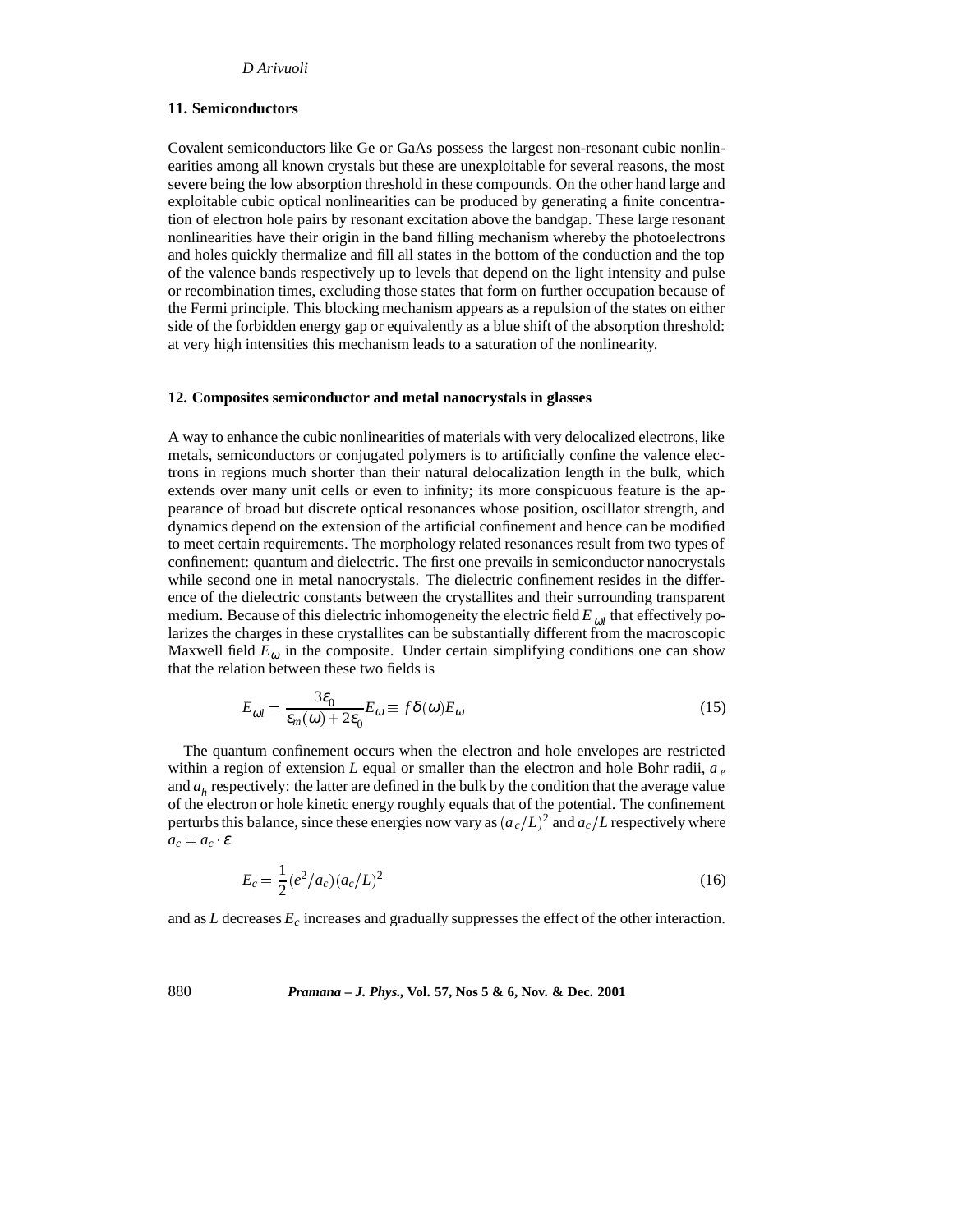## **13. Thin film NLO materials**

The optical signal processing appears to be better in a number of ways. The signal carried by light is superior, in a certain sense, to that carried by an electric current. Electrons, which move in an electric circuit, are tiny charged particles, and as such they are attracted and repelled by other charges. Light also needs much less power to be transmitted through optical fiber lines, than electrical current does for transmission through coaxial lines. Light is a much 'finer' carrier that interacts very little with an appropriate transmission environment. Consequently, it is much less attenuated and distorted during transmission. This fact has been realized a while ago, and most of the communication nowadays relies on fiber optics. Optical data storage had an impressive take-off with CDs, however, there is still a noticeable gap in data processing, mostly due to the lack of reliable electro-optic devices. Many types of signals are genuinely optical, like in photo and video cameras, binoculars, photocopiers, spectrometers and overhead projectors. Optical processing seems only natural for these signals. Now the interest lies in thin-film NLO materials to be able to meet the huge demand in the years to come with the onset of IOCs as an alternative to silicon chips. The important premier NLO materials, like  $KTiOPO<sub>4</sub>$  (KTP), RbTiOPO<sub>4</sub> (RTP) and their derivatives have excellent chemical stability, ease of obtaining in crystalline form, wide working ranges of wavelength and temperature, high optical damage threshold and conversion efficiency ability to take the output of a number of widely used solid state lasers such as Nd:YAG and InGaAs.

## **14. Single crystals for EO, AO and nonlinear applications**

 $KDP(KH_2PO_4)$ , DKDP( $KD_2PO_4$ ), ADP( $NH_4H_2PO_4$ ), lithium iodate BBO, LBO, CLBO, KTP, KTA,  $KB_5$ , tellurium dioxide, lead molybdate, silver thiogallate and silver selenogallate, zinc germanium phosphide, gallium selenide, BGO, BSO, LNB, LTA lithium tetraborate, barium nitrate. KDP, DKDP and ADP are widely used as the second, third and fourth harmonic generators for Nd:YAG and Nd:YLF lasers. Crystals are also widely used for electro-optical applications such as Q- switches for Nd:YAG, Nd:YLF, Ti:sapphire and alexandrite lasers and as well as for Pockel's cells. The most commonly used electrooptical crystal is DKDP with deuterium more than 98%. These crystals are grown by a solution growth method and can be grown into very large sizes. Therefore, these crystals are available as low-cost and large-size, finished nonlinear components. For frequency doubling (SHG) and tripling (THG) of Nd:YAG laser at 1064 nm, both type I and type II phase-matchings can be employed for KDP and DKDP. For frequency quadrupling (4HG, output at 266 nm) of Nd:YAG laser KDP crystal is normally used.

## **15. Current research in nonlinear optics**

#### *NLO polymers materials*

The widespread use of fiber optics in today's communications transmission systems is the first stage in a revolution of data processing and communications technologies based on optics rather than electronics. Current systems are expected to soon be drastically redesigned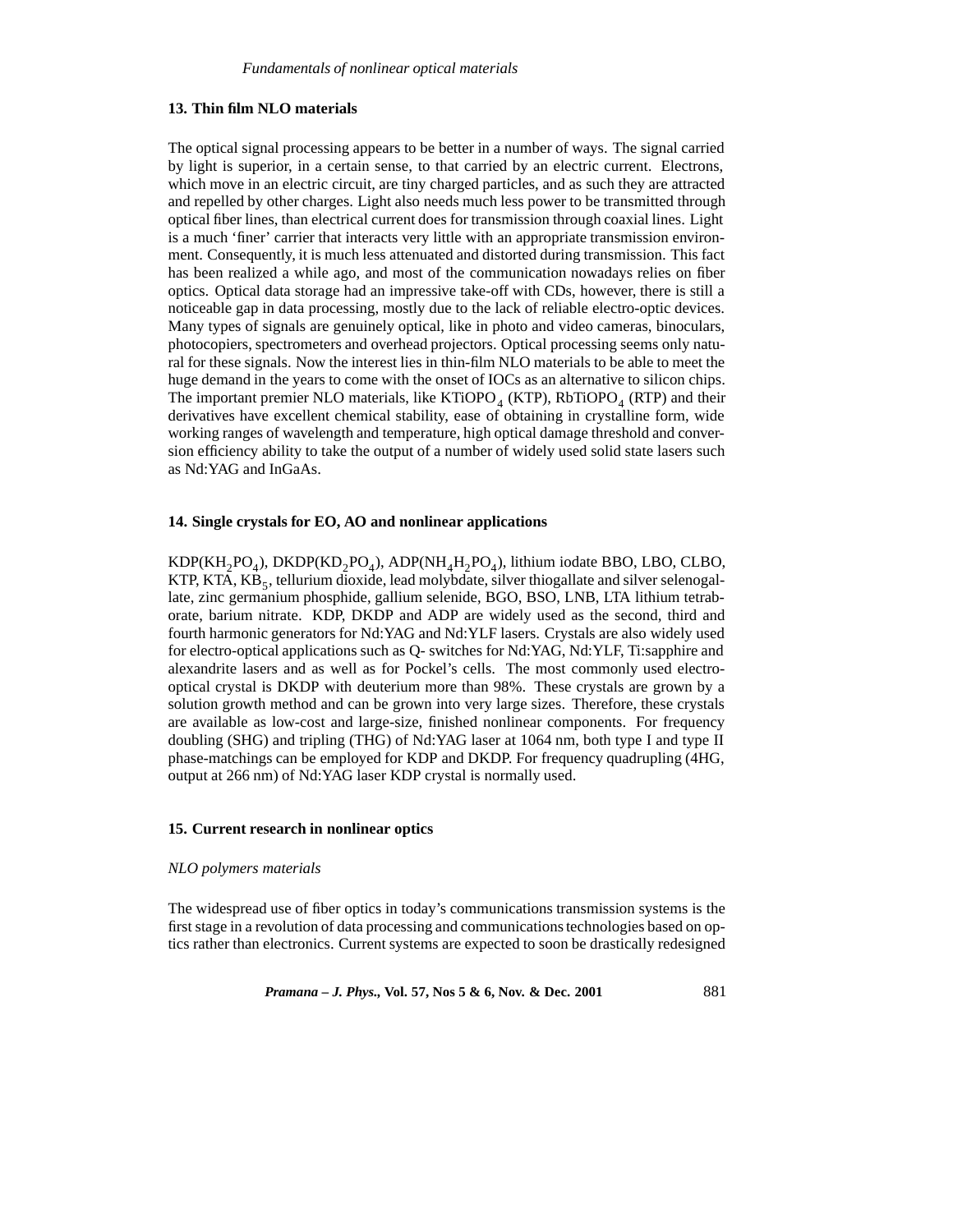to include faster optical and hybrid optical/electrical components. Basic research into the properties of the materials as well as applied research into the optimal use of these materials is greatly needed and is an important part of the activities for photon induced processes. NLO polymeric and liquid crystalline materials have been identified as strong candidates for emerging photonic data processing technologies. These materials consist in general of molecular fragments displaying NLO activity, or highly coloured chromophores, dissolved in or covalently attached to a polymeric host material. NLO polymers/liquid crystals possess vast potential for use in a variety of photonic systems, including high-speed optical modulators, ultra-fast optical switches, and high-density optical data storage media. These devices are essential for continued advancement in the effort to transform information storage and transmission from the electrical to the optical regime. The promise of NLO polymers lies in their fortuitous combination of exceptional optical qualities, low cost, and ease of fabrication into device structures. These technologically favorable characteristics have led to considerable research into the development of NLO polymers for commercial applications. A material suitable for widespread industrial use has yet to be synthesized, however. One of the most interesting and technologically promising phenomena applicable to some of these materials is the light-induced modulation of the index of refraction of the material through the photorefractive effect. Photorefractive materials combine photoconductivity and the electro-optic effect. Photorefractive nonlinear optics is by far the most efficient technique for causing beams of light to interact. Holograms can be written and erased in photorefractive media with low power lasers, and the intrinsic phase shift in the holographic grating can lead to energy exchange between the writing beams. With the growing use of fiber optics and optical communications technologies, photorefractive materials have become prime candidates for all-optical data processing applications. They are expected to be used for high density optical data storage, associative image processing techniques including dynamic holography and image amplification, spatial light modulation, programmable interconnections in integrated optics and simulations of neural networks and associative memories with parallel signal processing. Polymers and liquid crystals have emerged in recent years as exceptional candidates for photo-refraction, but much work in material development and characterization remains to be done.

## **16. Conclusion**

The fundamental aspects of nonlinear optics and materials have been discussed in connection with their various applications to information storage technology.

#### **References**

- [1] P A Franken, A E Hill, C W Peters and G Weinreich, Generation of optical harmonics, *Phys. Rev. Lett.* **7**, 118–119 (1961)
- [2] J A Giordmaine and R C Miller, Tunable coherent parametric oscillation in LiNbO<sub>2</sub> at optical frequencies, *Phys. Rev. Lett.* **14**, 973–976 (1965)
- [3] A Yariv, *Quantum electronics* (Wiley, New York, 1989)
- [4] J Wilson and J F B Hawkes, *Optoelectronics: An introduction* (Prentice Hall of India Private Limited, New Delhi, 1999)